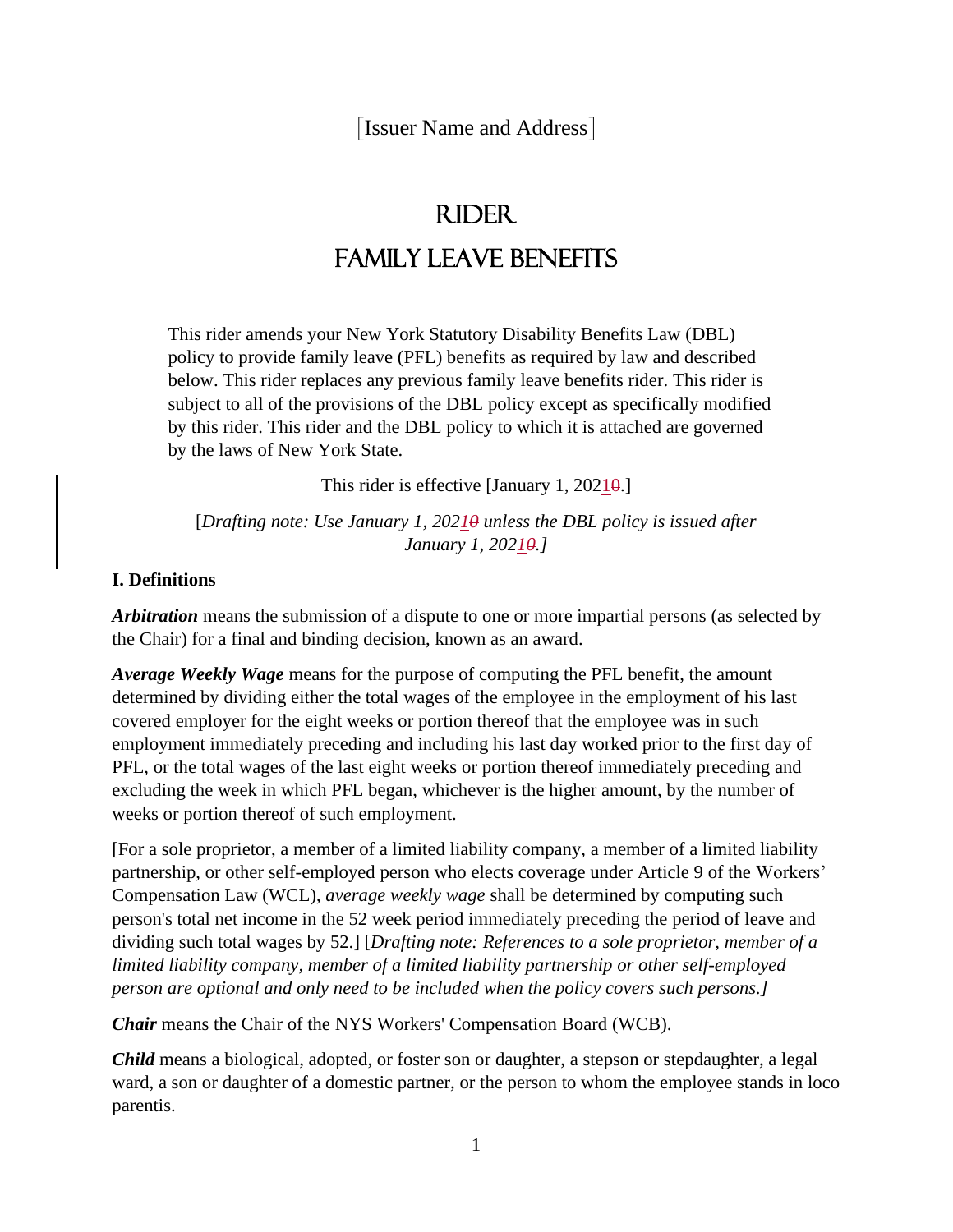*Family Member* means a child, parent, grandparent, grandchild, spouse, or domestic partner.

*Foreseeable Qualifying Events* include an expected birth, placement for adoption or foster care, planned medical treatment for a serious health condition of a family member, the planned medical treatment for a serious injury or illness of a covered service member, or other known military exigency.

*Grandchild* means a child of the employee's child.

*Grandparent* means the parent of the employee's parent.

*Parent* means a biological, foster, or adoptive parent, a parent-in-law, a stepparent, a legal guardian, or other person who stood in loco parentis to the employee when the employee was a child.

*Providing Care* may include necessary physical care, emotional support, visitation, assistance in treatment, transportation, arranging for a change in care, assistance with essential daily living matters, and personal attendant services.

*Serious Health Condition* means an illness, injury, impairment, or physical or mental condition , including transplantation preparation and recovery from surgery related to organ or tissue donation, that involves inpatient care in a hospital, hospice, or residential health care facility, or continuing treatment or continuing supervision by a health care provider.

*Statewide Average Weekly Wage* means the average weekly wage of employees in this State for the previous calendar year as reported by the NYS Commissioner of Labor.

*Superintendent* means the Superintendent of the NYS Department of Financial Services.

*Wages* means the money rate at which employment with a covered employer is recompensed by the employer as more fully set forth in 12 NYCRR 357.1 and in the case of a self-employed person, the person's self-employment income as defined in 26 U.S.C. § 1402(b).

# **II. Eligibility: Eligible Employees**

**A.** A New York employee of a New York covered employer whose regular employment schedule is 20 or more hours per week will become eligible to receive PFL benefits during employment with such employer if:

(1) the employee has been in employment of the covered employer for at least 26 consecutive work weeks preceding the first full day leave begins;

(2) the employee has been in employment of the covered employer during the work period usual to and available during the entirety of at least 26 consecutive weeks preceding the first full day leave begins in any trade or business in which the employee is regularly employed and in which hiring from day to day is the usual employment practice; or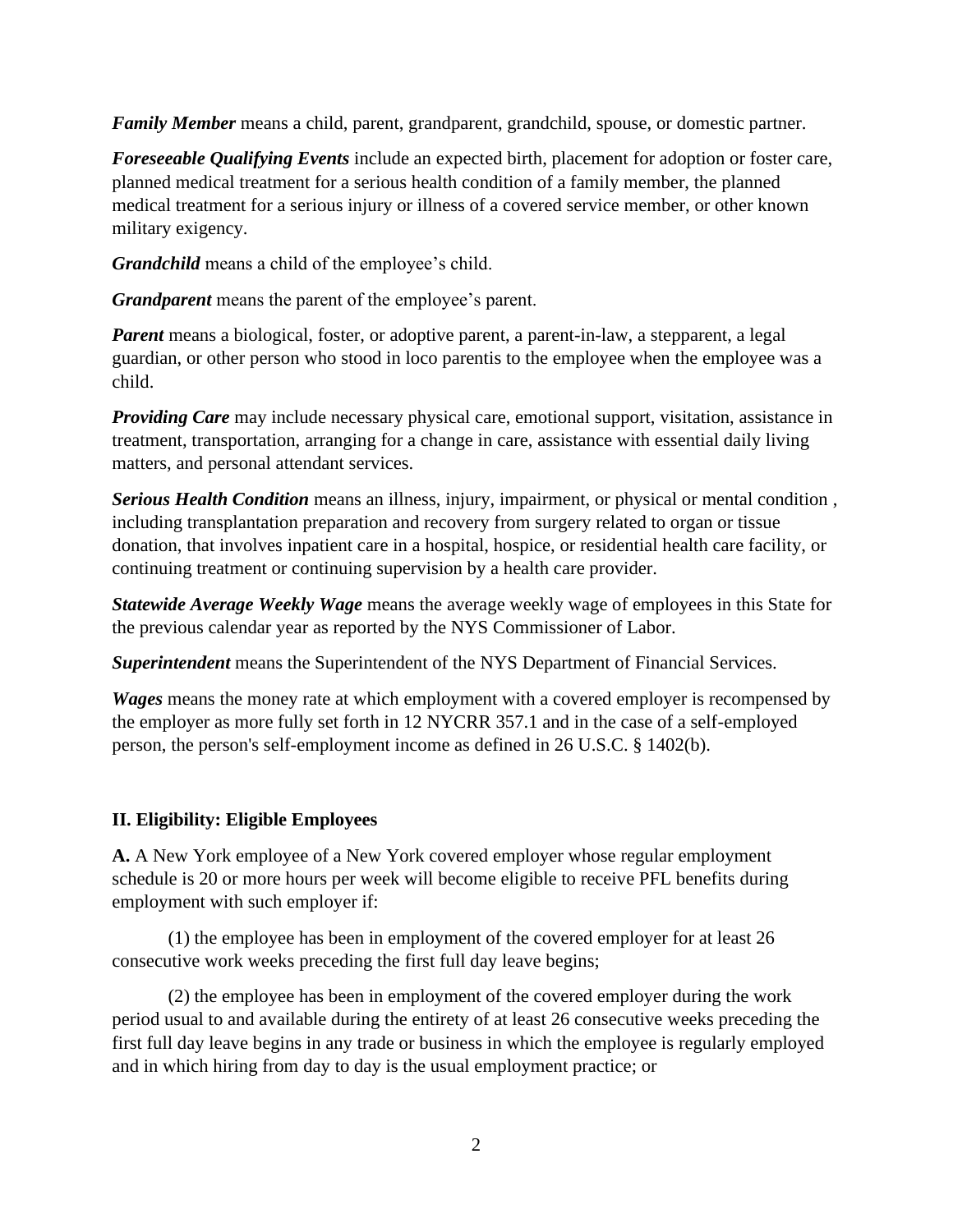(3) the employee has been in employment of the covered employer during the work period usual to and available during the entirety of at least 26 consecutive weeks preceding the first full day leave begins and such consecutive weeks are tolled by the employer during periods of absence that are due to the nonconsecutive nature of that employment and employment is not terminated during those periods of absence.

**B.** A New York employee of a New York covered employer whose regular employment schedule is less than 20 hours per week will become eligible to receive PFL benefits during employment with such employer if the employee has been in employment of the covered employer and has worked 175 days in such employment preceding the first full day leave begins.

**C.** The use of scheduled vacation time; the use of personal, sick or other time away from work that has been approved by the employer; or other periods where the employee is away from work but is still considered to be an employee by the employer are counted as days/weeks of employment for purposes of determining eligibility to receive PFL benefits during employment, so long as the required PFL premium is paid by the employee during such periods of time.

**D.** Periods of temporary disability taken pursuant to DBL shall not be counted as days/weeks of employment for purposes of determining eligibility to receive PFL benefits during employment.

**E.** An employee who is eligible for both DBL benefits and PFL benefits during the same period of 52 consecutive calendar weeks shall not receive more than 26 total weeks of combined DBL benefits and PFL benefits during that period of time.

**F.** FMLA. In the event that a period of PFL benefits received by an eligible employee is concurrently designated as leave pursuant to the Family and Medical Leave Act ("FMLA") by an employer, the employer shall comply with the notification requirements pursuant to 12 NYCRR  $380 - 2.5(g)$ .

# **III. Premium**

**A.** The employer is responsible to collect the premium contributions for the statutory PFL coverage from each covered employee. The employer is not required to fund any portion of the statutory PFL benefit.

**B.** The employer may collect employee premium contributions for PFL while an employee is receiving PFL benefits.

**C.** The employer may not collect employee premium contributions for PFL if an employee is taking DBL leave and has not yet acquired eligibility for PFL benefits.

# **IV. Statutory PFL Benefits [and Enhanced PFL Benefits]**

*[Drafting note: Enhanced PFL benefits are optional and should be included only if the rider includes enhanced PFL benefits.]*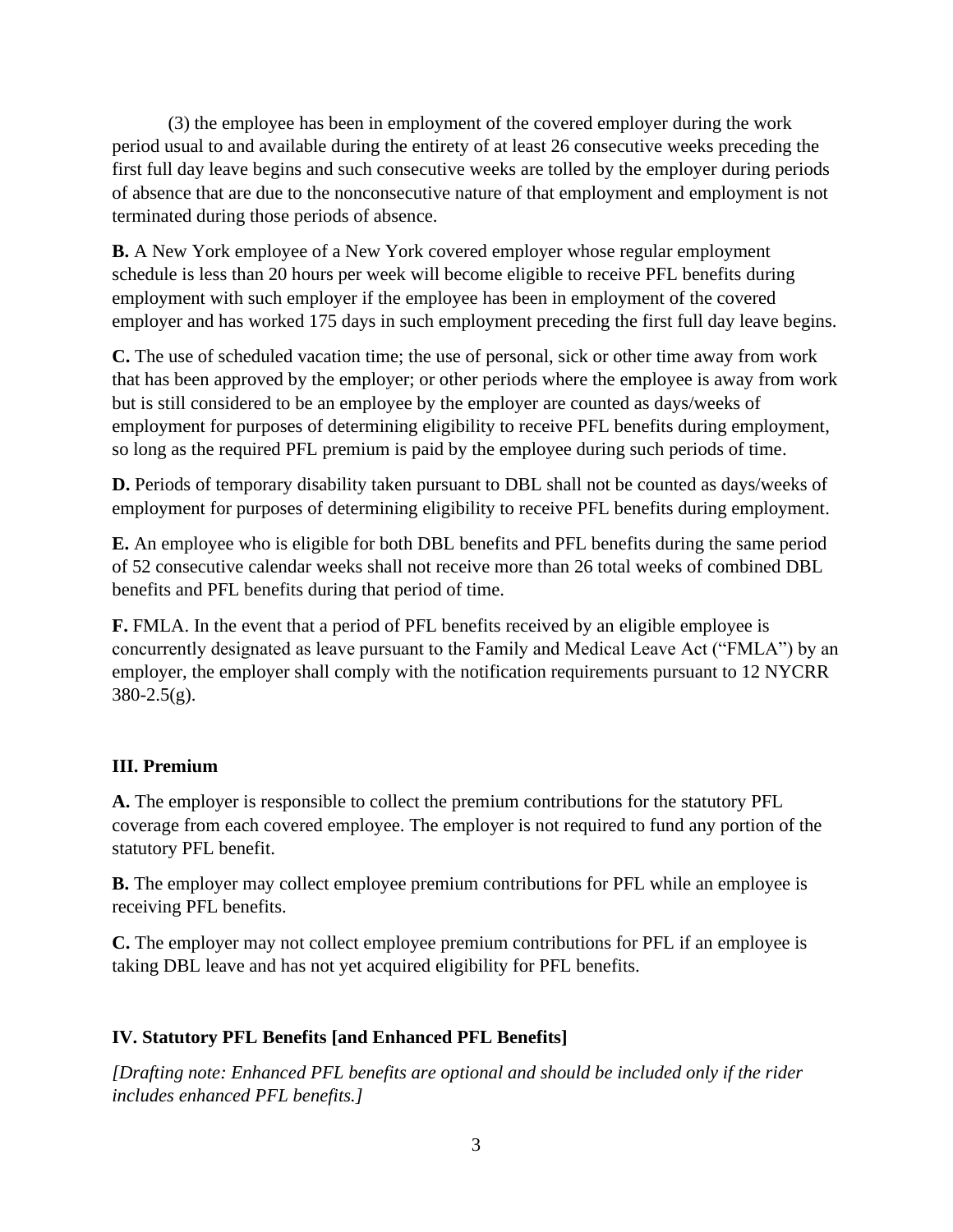**A.** An eligible employee may be entitled to benefits for leave taken from work for the following qualifying events:

(1) To participate in providing care, including physical or psychological care for a family member of the employee made necessary by a serious health condition of the family member;

(2) For the employee to bond with the employee's child:

- during the first 12 months after the child's birth;
- during the first 12 months after the placement of the child for adoption or foster care; or
- before the actual placement or adoption of a child if an absence from work is required for the placement for adoption or foster care to proceed; or

(3) Due to any qualifying exigency pursuant to FMLA, arising out of active duty or an impending call or order to active duty in the Armed Forces of the United States for the spouse, domestic partner, child or parent of the employee.

**B**. The weekly benefit for family leave commencing between January 1, 2020<del>19</del> – December 31, 202019, shall be:

- up to 10 weeks during any 52 consecutive week period; and
- paid at 6055% of the employee's average weekly wage, not to exceed 6055% of the statewide average weekly wage.

The weekly benefit for family leave commencing on or after January 1,  $2021\theta$  shall be:

- up to  $12\theta$  weeks during any 52 consecutive week period; and
- paid at  $670\%$  of the employee's average weekly wage, not to exceed  $670\%$  of the statewide average weekly wage.

The benefit rate for the employee's period of family leave shall be the rate that is in effect on the first day of family leave taken.

52 consecutive weeks is computed retroactively to the first day for which benefits are currently being claimed. A single claim may not cover more than 52 consecutive weeks.

- **C.** Liability of [Issuer]. The liability for PFL benefits payable for a single qualifying event in a 52-week period shall be the liability of [the issuer] if [the issuer] was providing coverage on the first day of family leave.
- [**D.** Enhanced PFL Benefits.

[*Drafting note: Enhanced PFL benefits are optional and may only include an increased percentage in the weekly benefit amount and/or an increased duration of the benefit period specified in WCL Section 204(2). Issuers should clearly describe the enhanced benefits. For example*: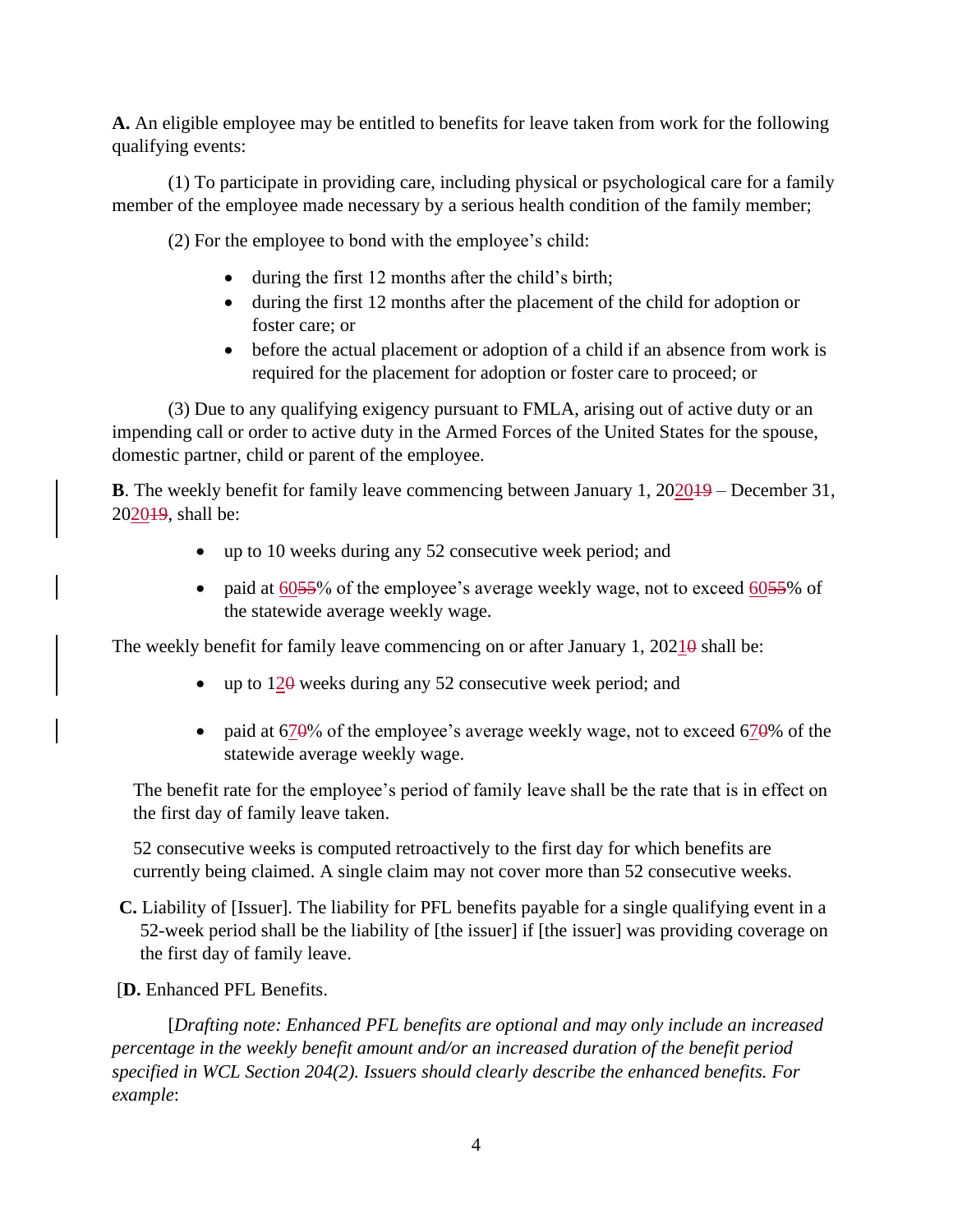Enhanced PFL benefits: Increased benefits are provided to eligible employees as follows:

 $[|XX|$  % of the employee's average weekly wage.]

[The duration of the benefit period is extended to [XX] weeks.]

[  $[XX]$ % of the statewide average weekly wage.]]

## **V. Requesting PFL Benefits**

[*Drafting note: References to a sole proprietor, member of a limited liability company, member of a limited liability partnership or other self-employed person are optional and only need to be included when the policy covers such persons.]*

**A.** Foreseeable leave.

(1) The employee must provide 30-days advance notice to the employer prior to the first day of leave taken for a foreseeable qualifying event. If 30-days advance notice is not practicable, then notice must be given as soon as practicable. [A sole proprietor, member of a limited liability company, member of a limited liability partnership or other self-employed person, must provide 30-days advance notice to [the issuer] prior to the first day of leave taken for a foreseeable qualifying event or as soon as practicable.]

(2) The advance notice must include the anticipated timing and duration of the leave for;

(a) continuous leave; or

(b) intermittent leave. The employee should consult the employer on whether the employer may require the employee to provide notice as soon as practicable before each day of intermittent leave. The employee shall advise the employer and [the issuer] of the schedule of intermittent leave. [The issuer] may withhold payment pending submission of a request for payment together with the dates of intermittent leave.

(3) The employee shall advise the employer of any change in the timing and/or duration of the leave. [The sole proprietor, member of a limited liability company, member of a limited liability partnership or other self-employed person shall advise [the issuer] of any change in the timing and/or duration of the leave.]

(4) If the employee fails to give 30-days advance notice of foreseeable leave to the employer, the employer may request that [the issuer] delay the payment of benefits to the employee (known as a partial denial) for a period of up to 30 days from when the notice was given.

**B**. Unforeseeable Leave.

(1) When the need for continuous leave is unforeseeable, the employee must provide notice to the employer as soon as practicable. [When the need for leave is unforeseeable, the sole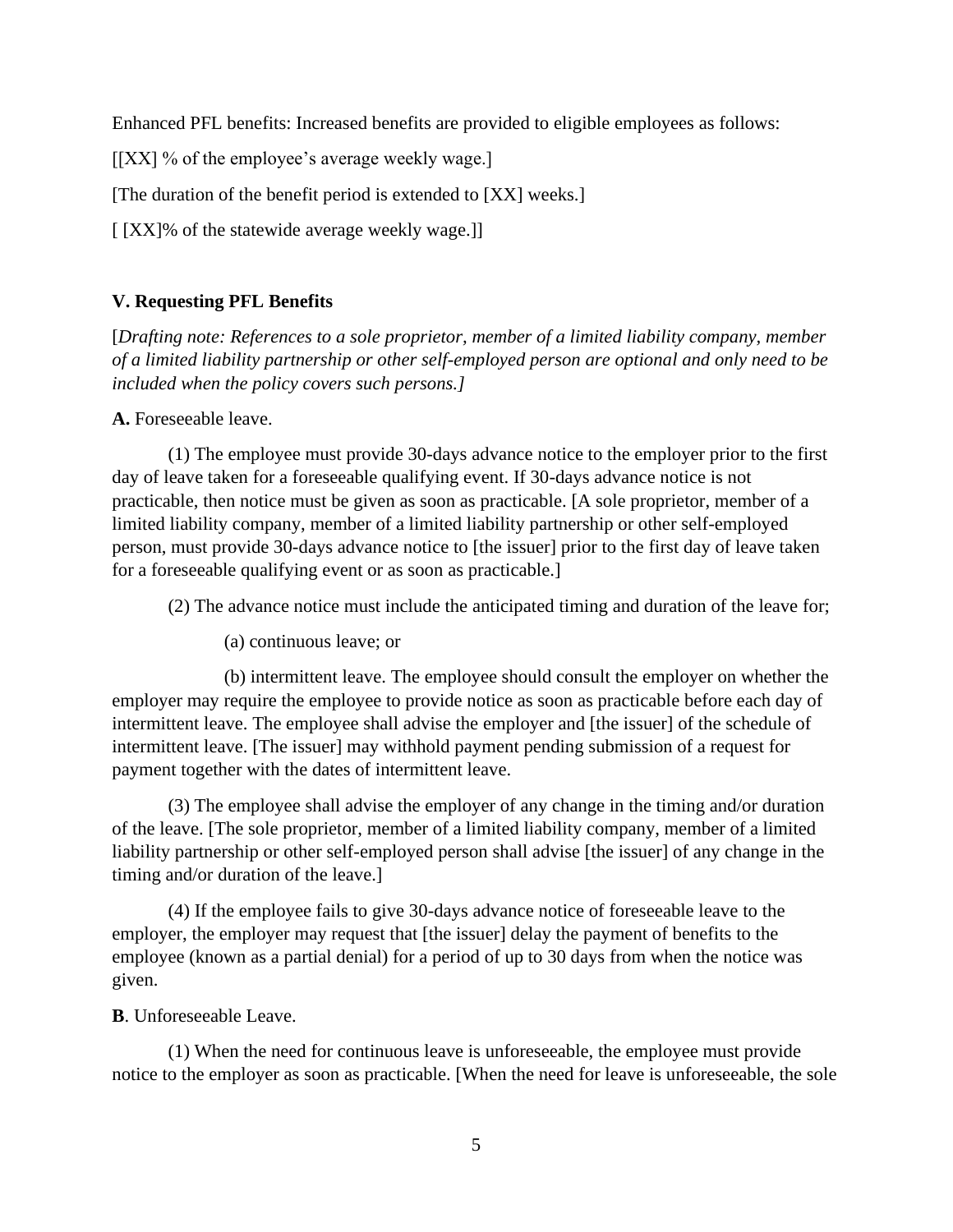proprietor, member of a limited liability company, member of a limited liability partnership or other self-employed person must provide notice to [the issuer] as soon as practicable.]

(2) When the need for intermittent leave is unforeseeable, the employer may require the employee to provide notice as soon as practicable before each day of intermittent leave. The employee shall advise the employer and [the issuer] of the schedule of intermittent leave. [The issuer] may withhold payment pending submission of a request for payment together with the dates of intermittent leave.

### **C.** Requirements for Filing a Claim.

(1) The employee requests PFL benefits by completing the request for PFL which is [either] the PFL-1 claim form available on the New York State Paid Family Leave website or from [the issuer] [,] [or the format designated by [the issuer]].

(2) The employee provides the employer with the request for PFL to complete the employer information section. The employer must complete its section and return the completed request to the employee within 3 business days. [The issuer] may not deny a claim for failure of the employer to complete its section.

(3) The employee completes the appropriate certifications or proof of claim documentation. No benefits are required to be paid by [the issuer] until the completed request for PFL together with the necessary certifications or proof of claim documentation have been submitted to [the issuer]. (See item [H.] Certification/Proof of Claim Documentation below for additional information.)

(4) The employee submits the completed request for PFL together with the necessary certifications or proof of claim documentation to [the issuer] no later than 30 days from the first day of leave. For a previously unspecified day of intermittent leave, the request for payment must be made within 30 days of the leave. If the Chair agrees that it was not reasonably possible to furnish the completed request for PFL together with the necessary certifications or proof of claim documentation within 30 days, then it must be submitted as soon as possible within the period of actual leave taken pursuant to Section IV. B. above.

(5) Once [the issuer] receives the completed request for PFL together with the necessary certifications or proof of claim documentation, [the issuer] must pay or deny the claim within 18 days.

(6) [Issuer] shall make all reasonable efforts, consistent with the principles set forth in Executive Order 26, issued October 6, 2011, to communicate with respect to the PFL claim in the language identified by the employee in the request for PFL.

[**D.** Alternate Request for PFL (not using the PFL-1 claim form).

[*Drafting note: Include only when the issuer has designated an alternative format for requesting PFL.*]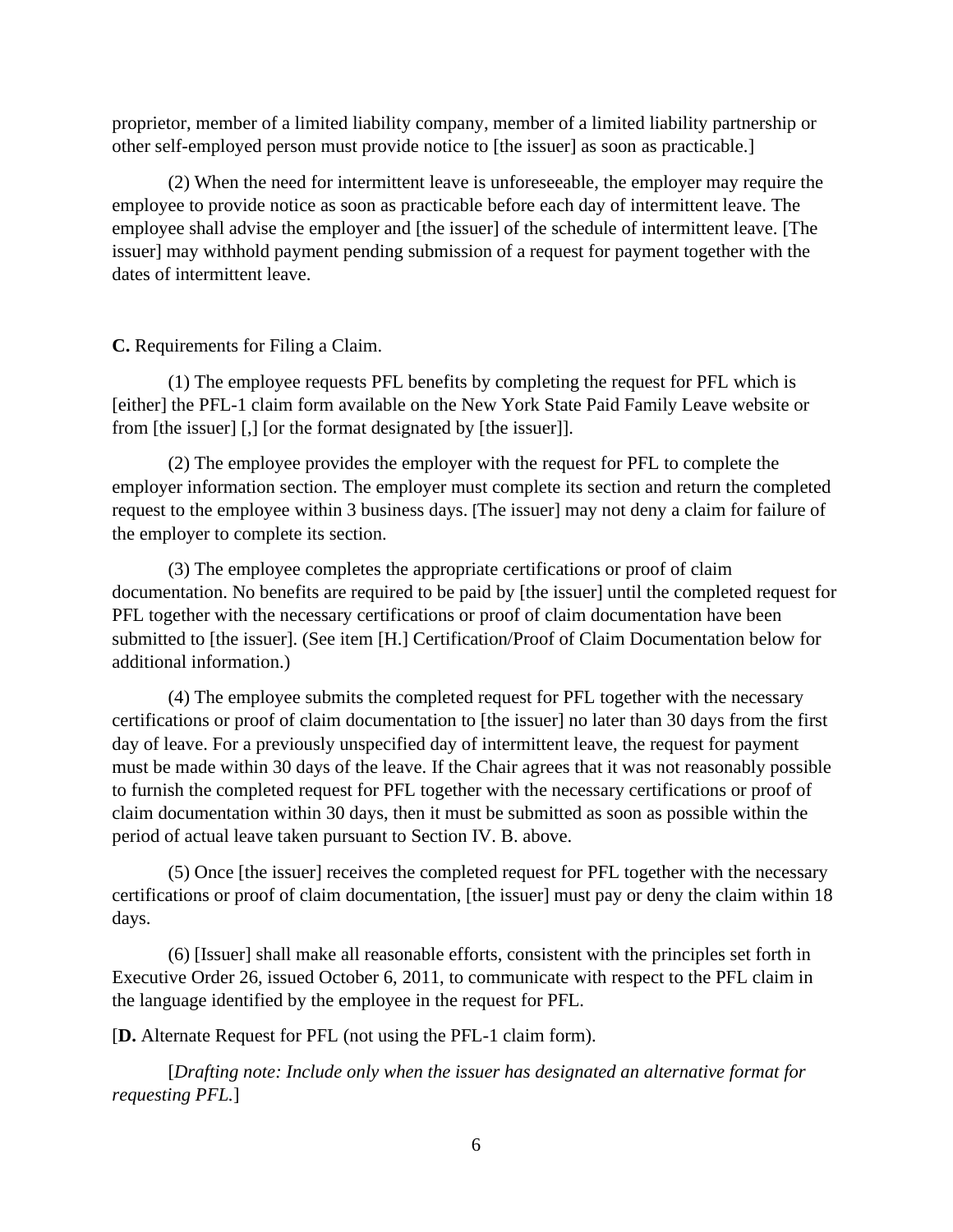(1) [The issuer] will immediately provide an acknowledgment of receipt and a claim identification number when [the issuer] receives a request for PFL in a format designated by [the issuer] other than the PFL-1 claim form.

(2) Within 5 business days of receipt of an incomplete alternate request for PFL, [the issuer] will provide the employee with a list of the required missing information and the following:

(a) information on how to properly complete the request for PFL; and

(b) information regarding arbitration.

(3) When a PFL claim is denied without prejudice because it is incomplete, the employee must refile within 30 days of the first day of leave. If the employee does not refile the completed request for PFL together with the necessary certifications or proof of claim documentation within 30 days of the first day of leave, [the issuer] may deny the claim.

(4) Once [the issuer] receives the completed request for PFL together with the necessary certifications or proof of claim documentation, [the issuer] must pay or deny the claim within 18 days.]

**[E.]** Incomplete Request for PFL using the PFL-1 claim form.

(1) [The issuer] may deny a claim for PFL without prejudice within 18 days if:

(a) the claim is incomplete; or

(b) the certification or proof of claim documentation is insufficient.

(2) [The issuer] must notify the employee of each piece of required missing information.

(3) When a PFL claim is denied without prejudice, the employee must refile within 30 days of the first day of leave. If the employee does not refile the completed request for PFL together with the necessary certifications or proof of claim documentation within 30 days of the first day of leave, [the issuer] may deny the claim.

(4) Once [the issuer] receives the completed request for PFL together with the necessary certifications or proof of claim documentation, [the issuer] must pay or deny the claim within 18 days.

**[F.]** Advance Request for PFL for Foreseeable Qualifying Events.

(1) An Advance Request for PFL for a foreseeable qualifying event shall not be denied on the grounds that the request for PFL is incomplete.

(2) Within 5 business days of receipt of an incomplete request for PFL, [the issuer] will provide the employee with:

(a) notice that the claim is pending;

(b) a list of the required missing information;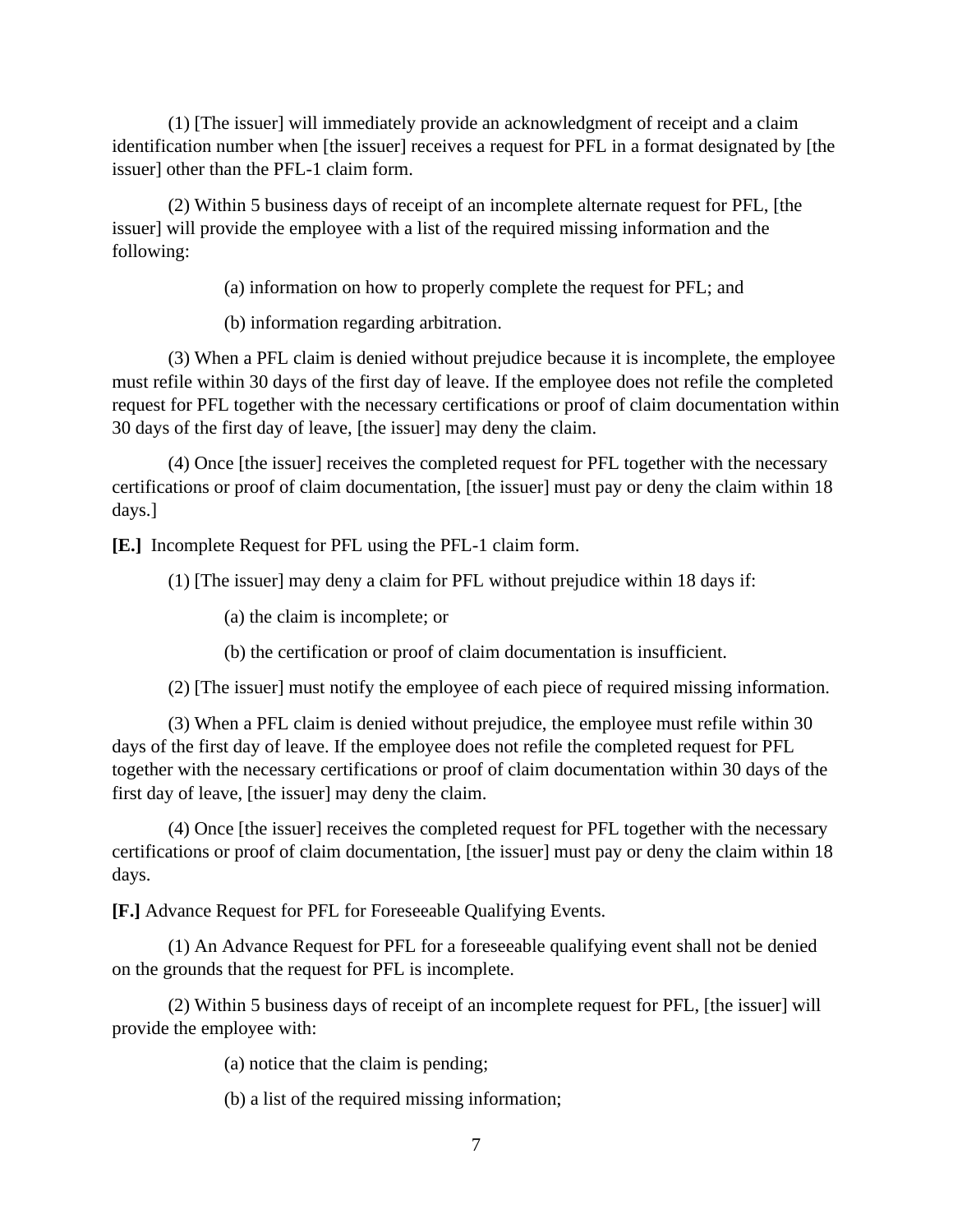(c) instructions for how to submit the missing information; and

(d) contact information.

(3) Once [the issuer] receives a completed request for PFL, [the issuer] shall provide the employee a confirmation of receipt of the completed claim within 3 business days.

(4) If a completed request for PFL is received more than 18 days before the occurrence of a qualifying event, [the issuer] shall send payment to the employee within 5 days following the qualifying event.

**[G.]** Denial of PFL Benefits. If [the issuer] denies a request for PFL for reasons other than the claim is incomplete or the certification or proof of claim documentation is insufficient, the employee may not refile. A PFL denial must state the reason, repeat any relevant information filed in the request and include any other information considered by [the issuer] in making the decision.

**[H.]** Certification/Proof of Claim Documentation.

(1) Certification Updates. [The issuer] may require updates to the request for PFL, certifications, or proof of claim documentation for subsequent periods of PFL not covered by the initial documentation during the 52-week period following the initial request for PFL.

(2) Bonding Certification. For PFL taken to bond with the employee's child, the required information to be included in the certification is contained in the PFL-2 form available on the New York State Paid Family Leave website or from [the issuer].

(3) Certification of a Serious Health Condition.

(a) It is the employee's responsibility to obtain a medical certification from a health care provider and to provide [the issuer] with the complete and sufficient certification for PFL taken due to the serious health condition of a family member. Failure to provide the certification may result in the denial of PFL benefits.

(b) The required information to be included in the certification from the health care provider is contained in the PFL-4 form available on the New York State Paid Family Leave website or from [the issuer].

(4) Certification Relating to a Qualifying Military Exigency.

(a) It is the employee's responsibility to submit a certification for PFL taken due to a qualifying military exigency. The information to be included in the certification is contained in the PFL-5 form on the New York State Paid Family Leave website or from [the issuer].

(b) [The issuer] may require the employee to provide a copy of the military member's active duty orders or other documentation issued by the military which indicates that the military member is on active duty or called to active duty status, and the dates of the military member's active duty service.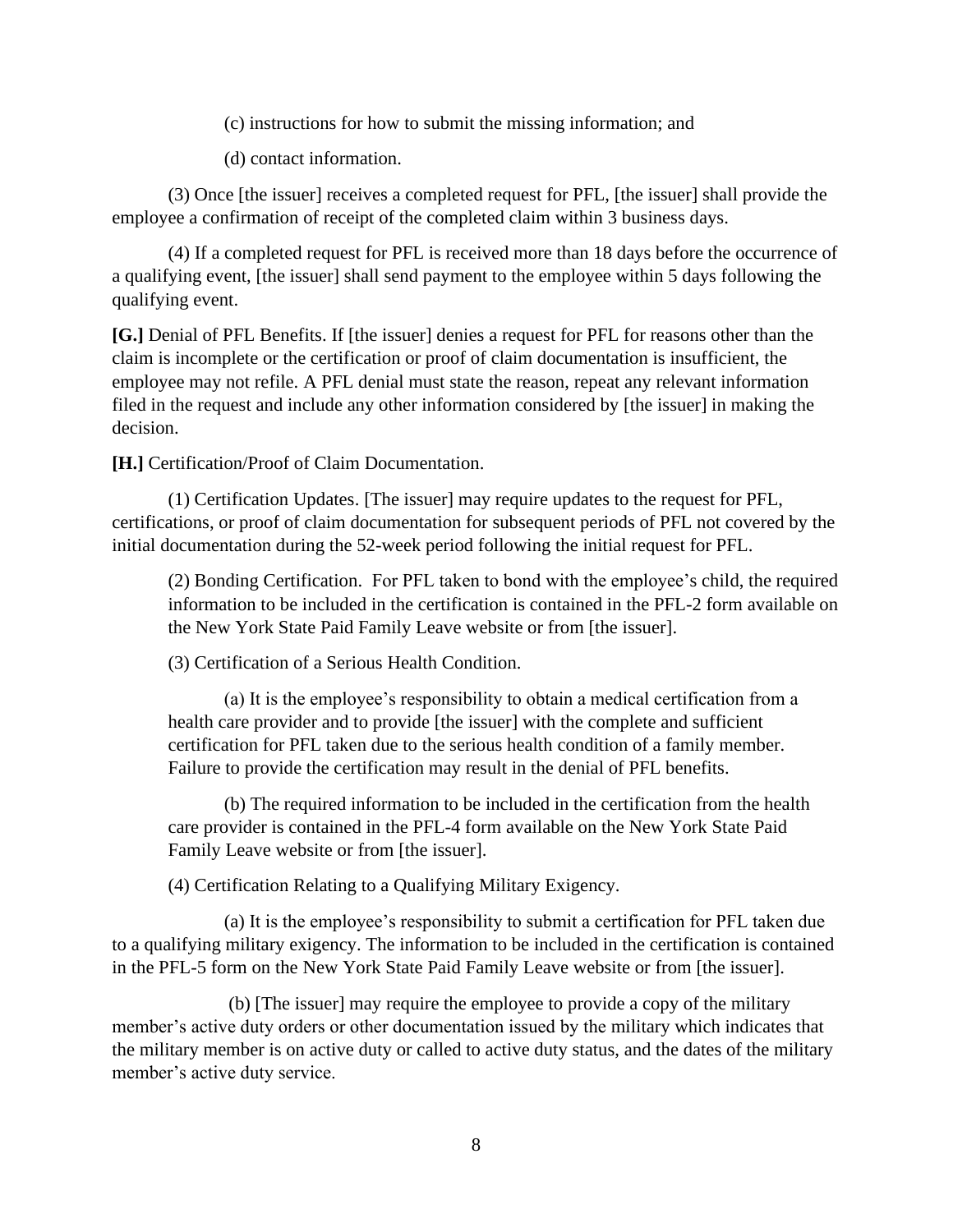(c) If the qualifying military exigency involves rest and recuperation leave, the employee must provide a copy of the military member's rest and recuperation orders, or other documentation issued by the military which indicates that the military member has been granted rest and recuperation leave and the dates of the military member's rest and recuperation leave.

(d) [The issuer] may independently verify the employee's appointments with third parties and may verify the military member's active duty status.

# **VI. Payment of Benefits**

**A.** The first payment of benefits shall be paid within 18 days of receipt of a completed request for PFL with the necessary certification or proof of claim documentation. Thereafter, PFL benefits shall be paid biweekly. In the event a completed request for PFL is received more than 18 days before the occurrence of a qualifying event, [the issuer] shall send payment to the employee within five days following the qualifying event.

**B.** Payment of PFL benefits may be made in the same manner as the employee is paid wages from the employer (such as debit card, direct deposit, or check).

**C.** Payment Options. If [the issuer] offers a choice of method of payment, [the issuer] will contact the employee upon the receipt of the request for PFL and may require the employee to choose between debit card or direct deposit as the method of payment, unless the employee certifies the need for payment by check. If the employee fails to choose a method of payment, [the issuer] may elect to make payment using either a debit card or a check. The employee may elect at a later time to change the default method of payment.

**D.** If [the issuer] provides for payment methods in addition to a check, [the issuer] must provide employees with written notice that meets the requirements of 12 NYCRR 380-5.6(e).

# **VII. Employee Use of Accruals and Employer Request for Reimbursement**

Where an employer provides an option to employees to charge all or part of unused accruals or other paid time off to receive full salary during the period of family leave and the employee exercises that option, and the employee does not file a request for PFL benefits with [the issuer], the employer may request reimbursement from PFL benefits due by filing its claim for reimbursement with [the issuer] in accordance with Workers' Compensation Law §205(2)(c).

### **VIII. Dispute Resolution**

**A.** Informal Resolution. The employee and [the issuer] shall make every effort to informally resolve a denial of PFL benefits.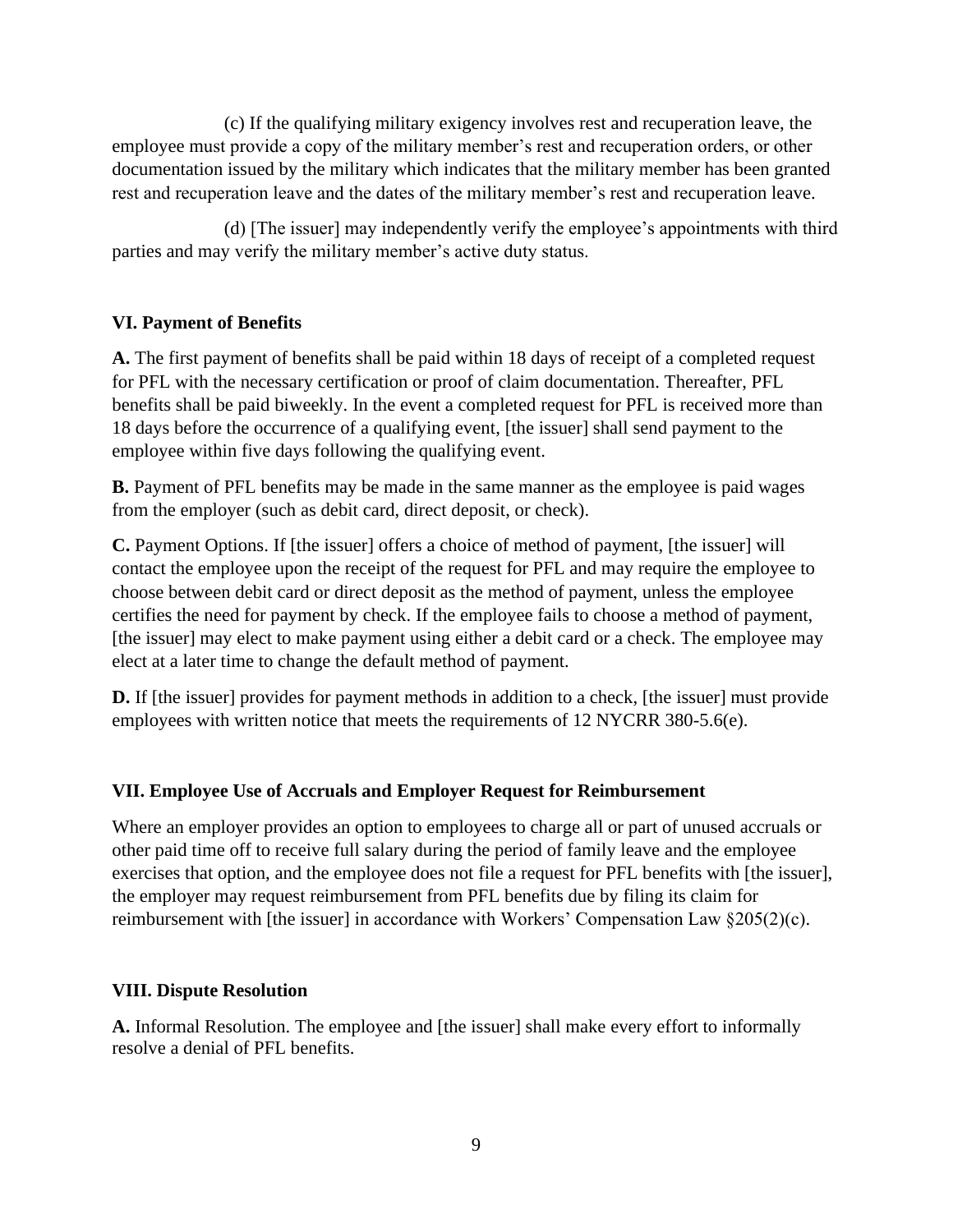**B.** Arbitration. In the event an informal resolution is unsuccessful, any party may seek a formal resolution through arbitration. Any claim-related dispute, including eligibility, benefit rate, and duration of family leave, is subject to arbitration pursuant to procedures promulgated or approved by the Chair of the Workers' Compensation Board. Awards are made in writing and are final and binding on the parties in the case subject to Article 75 of the Civil Practice Law and Rules.

## **IX. Exclusions and Limitations**

(1) Prohibition on concurrent payments. DBL and PFL benefits are not payable concurrently.

(2) No employee shall be entitled to PFL benefits:

(a) For any disability occasioned by the wilful intention of the employee to bring about injury to or the sickness of himself or another, or resulting from any injury or sickness sustained in the perpetration by the employee of an illegal act;

(b) For any day of PFL during which the employee performed work for the employer for remuneration or profit;

(c) For any family leave commencing before the employee becomes eligible for PFL benefits.

[(3) A sole proprietor, a member of a limited liability company, a member of a limited liability partnership, or other self-employed person who elects coverage under Article 9 of the WCL shall be subject to a waiting period of 2 years from the effective date of this rider before PFL benefits are payable. During the 2 year waiting period, premium contributions for PFL coverage shall be payable.] [*Drafting note: References to a sole proprietor, member of a limited liability company, member of a limited liability partnership or other self-employed person are optional and only need to be included when the policy covers such persons. This limitation is only included when the rider is issued to a sole proprietor, a member of a limited liability company, a member of a limited liability partnership, or other self-employed person more than 26 weeks after the employer first becomes a sole proprietor, a member of a limited liability company, a member of a limited liability partnership, or other self-employed person.*]

# **X. Renewal/Cancellation/Termination**

The renewal/cancellation/termination provision of the DBL policy shall apply to this PFL rider. The benefits contained within this PFL rider shall renew or cancel/terminate on the same renewal date or cancellation/termination date as the DBL policy.

# **XI. Discontinuance**